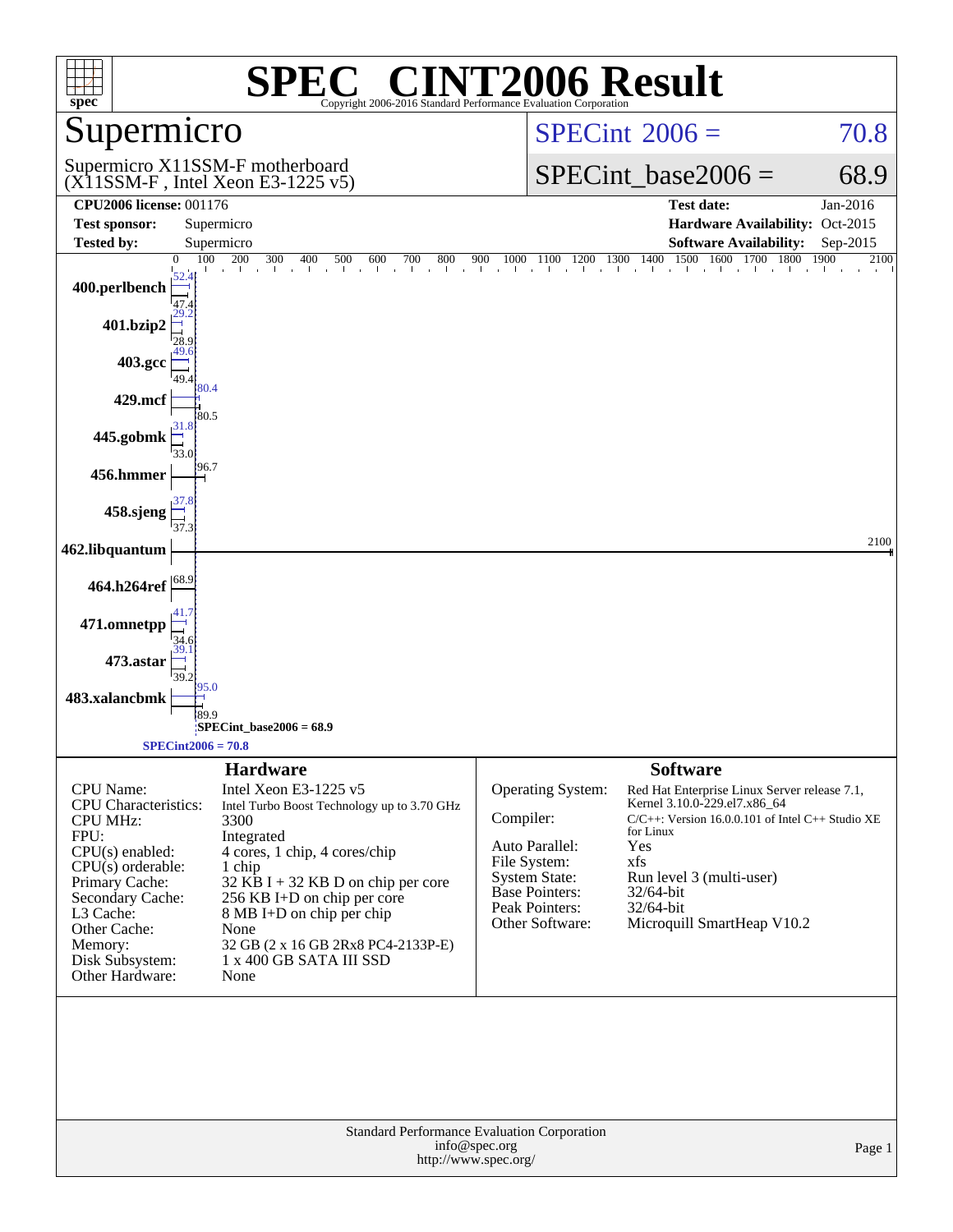

## Supermicro

## $SPECint2006 = 70.8$  $SPECint2006 = 70.8$

(X11SSM-F , Intel Xeon E3-1225 v5) Supermicro X11SSM-F motherboard

SPECint base2006 =  $68.9$ 

**[CPU2006 license:](http://www.spec.org/auto/cpu2006/Docs/result-fields.html#CPU2006license)** 001176 **[Test date:](http://www.spec.org/auto/cpu2006/Docs/result-fields.html#Testdate)** Jan-2016 **[Test sponsor:](http://www.spec.org/auto/cpu2006/Docs/result-fields.html#Testsponsor)** Supermicro Supermicro **[Hardware Availability:](http://www.spec.org/auto/cpu2006/Docs/result-fields.html#HardwareAvailability)** Oct-2015 **[Tested by:](http://www.spec.org/auto/cpu2006/Docs/result-fields.html#Testedby)** Supermicro **Supermicro [Software Availability:](http://www.spec.org/auto/cpu2006/Docs/result-fields.html#SoftwareAvailability)** Sep-2015

#### **[Results Table](http://www.spec.org/auto/cpu2006/Docs/result-fields.html#ResultsTable)**

|                                                                                                          | <b>Base</b>    |              |                |              |                |       | <b>Peak</b>    |              |                |              |                |              |
|----------------------------------------------------------------------------------------------------------|----------------|--------------|----------------|--------------|----------------|-------|----------------|--------------|----------------|--------------|----------------|--------------|
| <b>Benchmark</b>                                                                                         | <b>Seconds</b> | <b>Ratio</b> | <b>Seconds</b> | <b>Ratio</b> | <b>Seconds</b> | Ratio | <b>Seconds</b> | <b>Ratio</b> | <b>Seconds</b> | <b>Ratio</b> | <b>Seconds</b> | <b>Ratio</b> |
| $ 400$ .perlbench                                                                                        | 206            | 47.4         | 206            | 47.4         | 207            | 47.2  | 186            | 52.4         | 187            | 52.3         | 187            | 52.4         |
| 401.bzip2                                                                                                | 334            | 28.9         | 334            | 28.9         | 333            | 28.9  | 330            | 29.3         | 331            | 29.2         | 330            | 29.2         |
| $403.\text{gcc}$                                                                                         | 163            | 49.5         | 163            | 49.4         | 163            | 49.3  | 163            | 49.4         | 162            | 49.7         | 162            | <u>49.6</u>  |
| $429$ .mcf                                                                                               | 113            | 80.5         | 111            | 82.0         | 114            | 80.3  | 115            | 79.4         | <b>113</b>     | 80.4         | 113            | 80.9         |
| $445$ .gobmk                                                                                             | 317            | 33.1         | 318            | 33.0         | 318            | 33.0  | 330            | 31.8         | 330            | 31.8         | 330            | 31.8         |
| $456.$ hmmer                                                                                             | 96.3           | 96.8         | 96.6           | 96.6         | 96.5           | 96.7  | 96.3           | 96.8         | 96.6           | 96.6         | 96.5           | 96.7         |
| $458$ .sjeng                                                                                             | 325            | 37.3         | 324            | 37.3         | 324            | 37.3  | 320            | 37.8         | 320            | 37.8         | 321            | 37.7         |
| 462.libquantum                                                                                           | 9.91           | 2090         | 9.89           | 2100         | 9.87           | 2100  | 9.91           | 2090         | 9.89           | 2100         | 9.87           | 2100         |
| 464.h264ref                                                                                              | 320            | 69.1         | 321            | 68.9         | 322            | 68.8  | 320            | 69.1         | <u>321</u>     | 68.9         | 322            | 68.8         |
| 471.omnetpp                                                                                              | 180            | 34.7         | 181            | 34.4         | 181            | 34.6  | 150            | 41.7         | <b>150</b>     | 41.7         | 150            | 41.7         |
| $473$ . astar                                                                                            | 179            | 39.2         | 180            | 38.9         | 179            | 39.3  | 179            | 39.3         | 180            | 39.1         | 182            | 38.6         |
| 483.xalancbmk                                                                                            | 76.6           | 90.0         | 76.8           | 89.9         | 77.1           | 89.5  | 72.3           | 95.4         | 72.7           | 95.0         | 72.7           | 95.0         |
| Results appear in the order in which they were run. Bold underlined text indicates a median measurement. |                |              |                |              |                |       |                |              |                |              |                |              |

#### **[Submit Notes](http://www.spec.org/auto/cpu2006/Docs/result-fields.html#SubmitNotes)**

The config file option 'submit' was used.

#### **[Operating System Notes](http://www.spec.org/auto/cpu2006/Docs/result-fields.html#OperatingSystemNotes)**

Stack size set to unlimited using "ulimit -s unlimited"

#### **[Platform Notes](http://www.spec.org/auto/cpu2006/Docs/result-fields.html#PlatformNotes)**

 Sysinfo program /usr/cpu2006/config/sysinfo.rev6914 \$Rev: 6914 \$ \$Date:: 2014-06-25 #\$ e3fbb8667b5a285932ceab81e28219e1 running on X10SRA-01 Wed Jan 6 18:49:56 2016 This section contains SUT (System Under Test) info as seen by some common utilities. To remove or add to this section, see: <http://www.spec.org/cpu2006/Docs/config.html#sysinfo> From /proc/cpuinfo model name : Intel(R) Xeon(R) CPU E3-1225 v5 @ 3.30GHz 1 "physical id"s (chips) 4 "processors" cores, siblings (Caution: counting these is hw and system dependent. The following excerpts from /proc/cpuinfo might not be reliable. Use with caution.) cpu cores : 4 siblings : 4 physical 0: cores 0 1 2 3 cache size : 8192 KB Continued on next page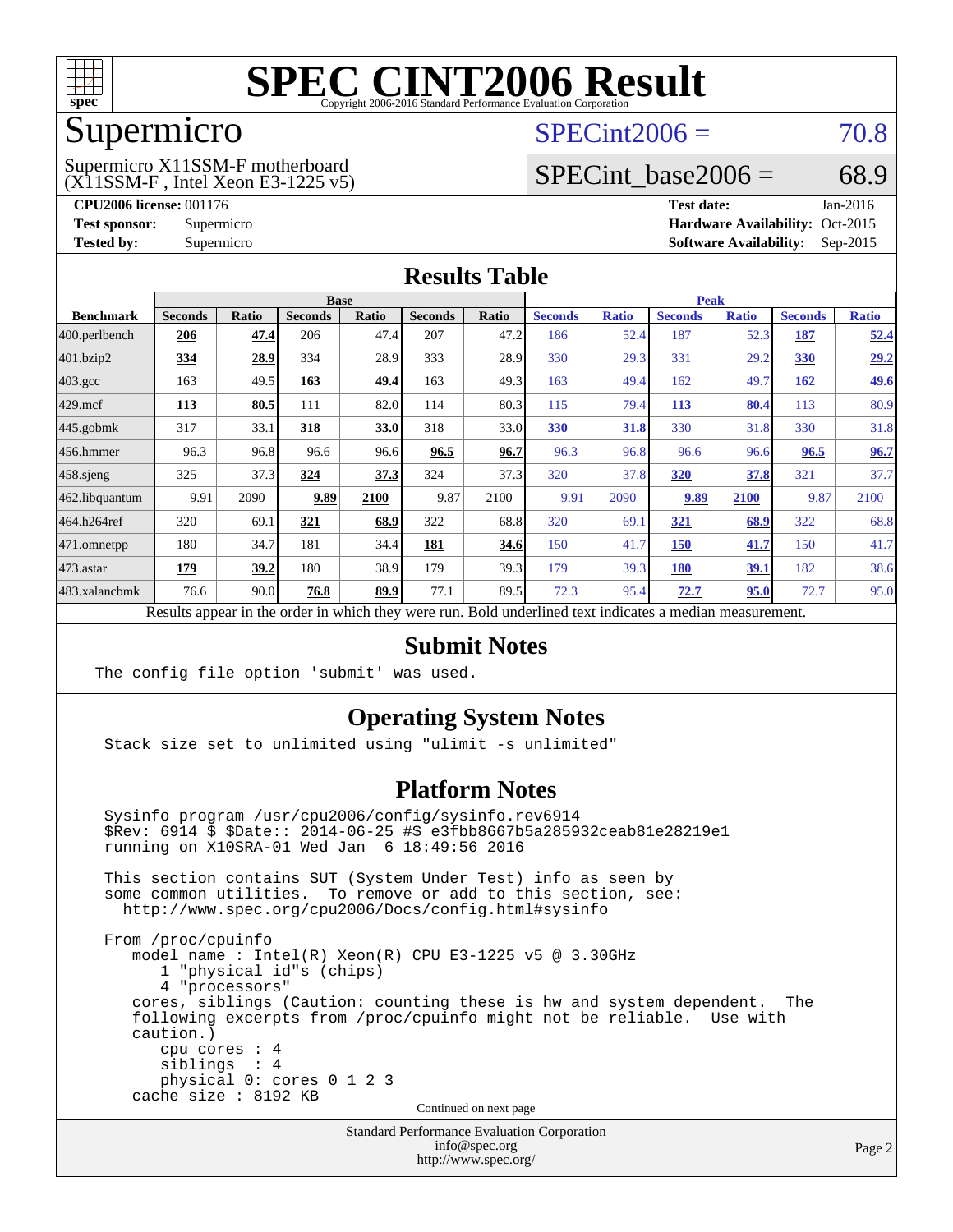

#### Supermicro

 $SPECint2006 = 70.8$  $SPECint2006 = 70.8$ 

(X11SSM-F , Intel Xeon E3-1225 v5) Supermicro X11SSM-F motherboard

SPECint base2006 =  $68.9$ 

**[CPU2006 license:](http://www.spec.org/auto/cpu2006/Docs/result-fields.html#CPU2006license)** 001176 **[Test date:](http://www.spec.org/auto/cpu2006/Docs/result-fields.html#Testdate)** Jan-2016 **[Test sponsor:](http://www.spec.org/auto/cpu2006/Docs/result-fields.html#Testsponsor)** Supermicro Supermicro **[Hardware Availability:](http://www.spec.org/auto/cpu2006/Docs/result-fields.html#HardwareAvailability)** Oct-2015 **[Tested by:](http://www.spec.org/auto/cpu2006/Docs/result-fields.html#Testedby)** Supermicro **[Software Availability:](http://www.spec.org/auto/cpu2006/Docs/result-fields.html#SoftwareAvailability)** Sep-2015

#### **[Platform Notes \(Continued\)](http://www.spec.org/auto/cpu2006/Docs/result-fields.html#PlatformNotes)**

 From /proc/meminfo MemTotal: 32768808 kB HugePages\_Total: 0<br>Hugepagesize: 2048 kB Hugepagesize: From /etc/\*release\* /etc/\*version\* os-release: NAME="Red Hat Enterprise Linux Server" VERSION="7.1 (Maipo)" ID="rhel" ID\_LIKE="fedora" VERSION\_ID="7.1" PRETTY\_NAME="Red Hat Enterprise Linux Server 7.1 (Maipo)" ANSI\_COLOR="0;31" CPE\_NAME="cpe:/o:redhat:enterprise\_linux:7.1:GA:server" redhat-release: Red Hat Enterprise Linux Server release 7.1 (Maipo) system-release: Red Hat Enterprise Linux Server release 7.1 (Maipo) system-release-cpe: cpe:/o:redhat:enterprise\_linux:7.1:ga:server uname -a: Linux X10SRA-01 3.10.0-229.el7.x86\_64 #1 SMP Thu Jan 29 18:37:38 EST 2015 x86\_64 x86\_64 x86\_64 GNU/Linux run-level 3 Jan 6 18:41 SPEC is set to: /usr/cpu2006 Filesystem Type Size Used Avail Use% Mounted on /dev/sda2 xfs 183G 5.2G 178G 3% / Additional information from dmidecode: Warning: Use caution when you interpret this section. The 'dmidecode' program reads system data which is "intended to allow hardware to be accurately determined", but the intent may not be met, as there are frequent changes to hardware, firmware, and the "DMTF SMBIOS" standard. BIOS American Megatrends Inc. 1.0b 12/22/2015 Memory: 2x Not Specified Not Specified 2x Samsung M391A2K43BB1-CPB 16 GB 2 rank 2133 MHz (End of data from sysinfo program) **[General Notes](http://www.spec.org/auto/cpu2006/Docs/result-fields.html#GeneralNotes)** Environment variables set by runspec before the start of the run:  $KMP$  AFFINITY = "granularity=fine, scatter" LD\_LIBRARY\_PATH = "/usr/cpu2006/libs/32:/usr/cpu2006/libs/64:/usr/cpu2006/sh" OMP\_NUM\_THREADS = "4" Binaries compiled on a system with 1x Intel Core i5-4670K CPU + 32GB Continued on next page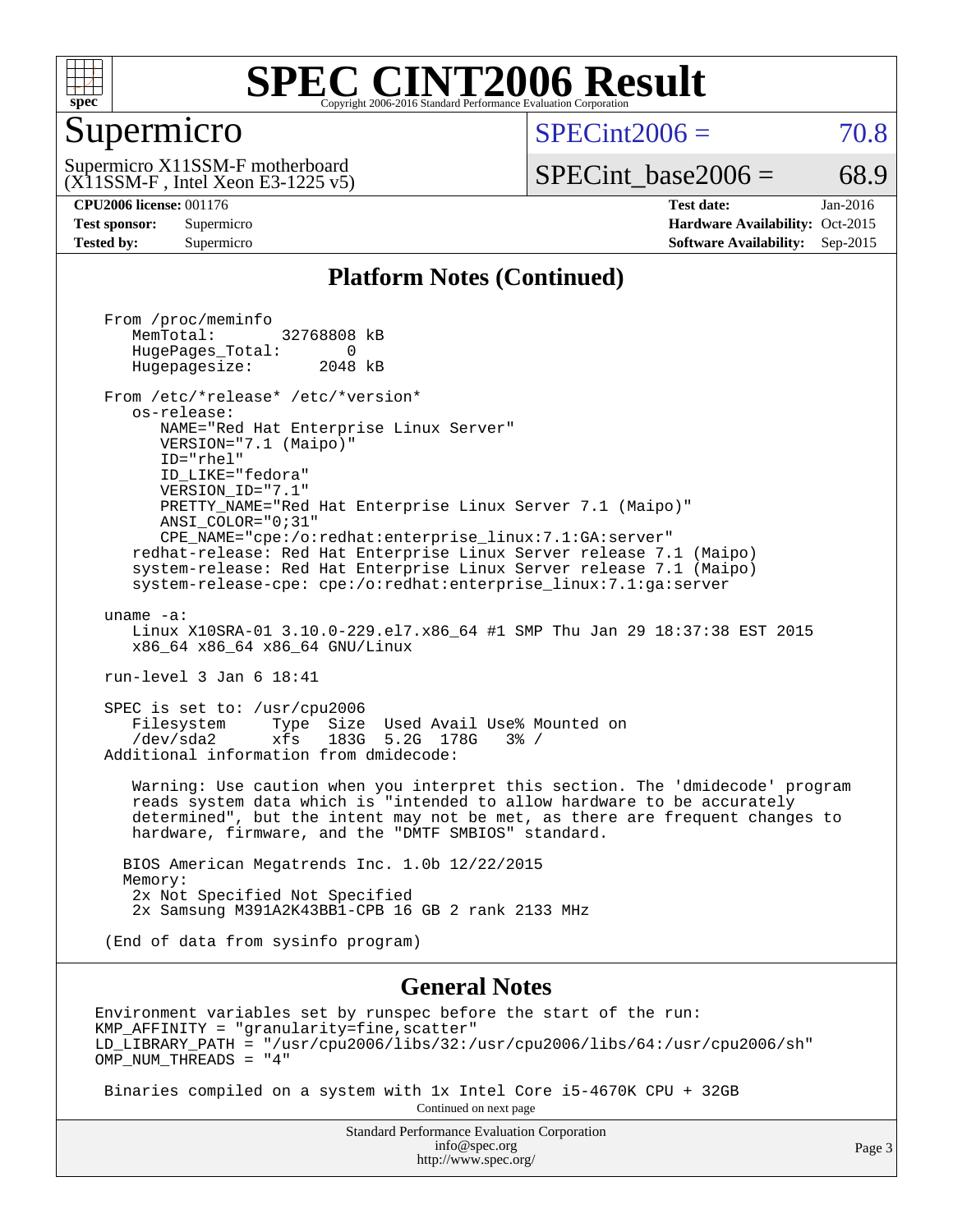

#### Supermicro

 $SPECint2006 = 70.8$  $SPECint2006 = 70.8$ 

(X11SSM-F , Intel Xeon E3-1225 v5) Supermicro X11SSM-F motherboard

SPECint base2006 =  $68.9$ 

**[CPU2006 license:](http://www.spec.org/auto/cpu2006/Docs/result-fields.html#CPU2006license)** 001176 **[Test date:](http://www.spec.org/auto/cpu2006/Docs/result-fields.html#Testdate)** Jan-2016 **[Test sponsor:](http://www.spec.org/auto/cpu2006/Docs/result-fields.html#Testsponsor)** Supermicro Supermicro **[Hardware Availability:](http://www.spec.org/auto/cpu2006/Docs/result-fields.html#HardwareAvailability)** Oct-2015 **[Tested by:](http://www.spec.org/auto/cpu2006/Docs/result-fields.html#Testedby)** Supermicro **Supermicro [Software Availability:](http://www.spec.org/auto/cpu2006/Docs/result-fields.html#SoftwareAvailability)** Sep-2015

#### **[General Notes \(Continued\)](http://www.spec.org/auto/cpu2006/Docs/result-fields.html#GeneralNotes)**

 memory using RedHat EL 7.1 Transparent Huge Pages enabled with: echo always > /sys/kernel/mm/transparent\_hugepage/enabled

## **[Base Compiler Invocation](http://www.spec.org/auto/cpu2006/Docs/result-fields.html#BaseCompilerInvocation)**

[C benchmarks](http://www.spec.org/auto/cpu2006/Docs/result-fields.html#Cbenchmarks): [icc -m64](http://www.spec.org/cpu2006/results/res2016q1/cpu2006-20160107-38628.flags.html#user_CCbase_intel_icc_64bit_f346026e86af2a669e726fe758c88044)

[C++ benchmarks:](http://www.spec.org/auto/cpu2006/Docs/result-fields.html#CXXbenchmarks) [icpc -m64](http://www.spec.org/cpu2006/results/res2016q1/cpu2006-20160107-38628.flags.html#user_CXXbase_intel_icpc_64bit_fc66a5337ce925472a5c54ad6a0de310)

## **[Base Portability Flags](http://www.spec.org/auto/cpu2006/Docs/result-fields.html#BasePortabilityFlags)**

 400.perlbench: [-DSPEC\\_CPU\\_LP64](http://www.spec.org/cpu2006/results/res2016q1/cpu2006-20160107-38628.flags.html#b400.perlbench_basePORTABILITY_DSPEC_CPU_LP64) [-DSPEC\\_CPU\\_LINUX\\_X64](http://www.spec.org/cpu2006/results/res2016q1/cpu2006-20160107-38628.flags.html#b400.perlbench_baseCPORTABILITY_DSPEC_CPU_LINUX_X64) 401.bzip2: [-DSPEC\\_CPU\\_LP64](http://www.spec.org/cpu2006/results/res2016q1/cpu2006-20160107-38628.flags.html#suite_basePORTABILITY401_bzip2_DSPEC_CPU_LP64) 403.gcc: [-DSPEC\\_CPU\\_LP64](http://www.spec.org/cpu2006/results/res2016q1/cpu2006-20160107-38628.flags.html#suite_basePORTABILITY403_gcc_DSPEC_CPU_LP64) 429.mcf: [-DSPEC\\_CPU\\_LP64](http://www.spec.org/cpu2006/results/res2016q1/cpu2006-20160107-38628.flags.html#suite_basePORTABILITY429_mcf_DSPEC_CPU_LP64) 445.gobmk: [-DSPEC\\_CPU\\_LP64](http://www.spec.org/cpu2006/results/res2016q1/cpu2006-20160107-38628.flags.html#suite_basePORTABILITY445_gobmk_DSPEC_CPU_LP64) 456.hmmer: [-DSPEC\\_CPU\\_LP64](http://www.spec.org/cpu2006/results/res2016q1/cpu2006-20160107-38628.flags.html#suite_basePORTABILITY456_hmmer_DSPEC_CPU_LP64) 458.sjeng: [-DSPEC\\_CPU\\_LP64](http://www.spec.org/cpu2006/results/res2016q1/cpu2006-20160107-38628.flags.html#suite_basePORTABILITY458_sjeng_DSPEC_CPU_LP64) 462.libquantum: [-DSPEC\\_CPU\\_LP64](http://www.spec.org/cpu2006/results/res2016q1/cpu2006-20160107-38628.flags.html#suite_basePORTABILITY462_libquantum_DSPEC_CPU_LP64) [-DSPEC\\_CPU\\_LINUX](http://www.spec.org/cpu2006/results/res2016q1/cpu2006-20160107-38628.flags.html#b462.libquantum_baseCPORTABILITY_DSPEC_CPU_LINUX) 464.h264ref: [-DSPEC\\_CPU\\_LP64](http://www.spec.org/cpu2006/results/res2016q1/cpu2006-20160107-38628.flags.html#suite_basePORTABILITY464_h264ref_DSPEC_CPU_LP64) 471.omnetpp: [-DSPEC\\_CPU\\_LP64](http://www.spec.org/cpu2006/results/res2016q1/cpu2006-20160107-38628.flags.html#suite_basePORTABILITY471_omnetpp_DSPEC_CPU_LP64) 473.astar: [-DSPEC\\_CPU\\_LP64](http://www.spec.org/cpu2006/results/res2016q1/cpu2006-20160107-38628.flags.html#suite_basePORTABILITY473_astar_DSPEC_CPU_LP64) 483.xalancbmk: [-DSPEC\\_CPU\\_LP64](http://www.spec.org/cpu2006/results/res2016q1/cpu2006-20160107-38628.flags.html#suite_basePORTABILITY483_xalancbmk_DSPEC_CPU_LP64) [-DSPEC\\_CPU\\_LINUX](http://www.spec.org/cpu2006/results/res2016q1/cpu2006-20160107-38628.flags.html#b483.xalancbmk_baseCXXPORTABILITY_DSPEC_CPU_LINUX)

#### **[Base Optimization Flags](http://www.spec.org/auto/cpu2006/Docs/result-fields.html#BaseOptimizationFlags)**

[C benchmarks](http://www.spec.org/auto/cpu2006/Docs/result-fields.html#Cbenchmarks):

[-xCORE-AVX2](http://www.spec.org/cpu2006/results/res2016q1/cpu2006-20160107-38628.flags.html#user_CCbase_f-xAVX2_5f5fc0cbe2c9f62c816d3e45806c70d7) [-ipo](http://www.spec.org/cpu2006/results/res2016q1/cpu2006-20160107-38628.flags.html#user_CCbase_f-ipo) [-O3](http://www.spec.org/cpu2006/results/res2016q1/cpu2006-20160107-38628.flags.html#user_CCbase_f-O3) [-no-prec-div](http://www.spec.org/cpu2006/results/res2016q1/cpu2006-20160107-38628.flags.html#user_CCbase_f-no-prec-div) [-parallel](http://www.spec.org/cpu2006/results/res2016q1/cpu2006-20160107-38628.flags.html#user_CCbase_f-parallel) [-opt-prefetch](http://www.spec.org/cpu2006/results/res2016q1/cpu2006-20160107-38628.flags.html#user_CCbase_f-opt-prefetch) [-auto-p32](http://www.spec.org/cpu2006/results/res2016q1/cpu2006-20160107-38628.flags.html#user_CCbase_f-auto-p32)

[C++ benchmarks:](http://www.spec.org/auto/cpu2006/Docs/result-fields.html#CXXbenchmarks)

[-xCORE-AVX2](http://www.spec.org/cpu2006/results/res2016q1/cpu2006-20160107-38628.flags.html#user_CXXbase_f-xAVX2_5f5fc0cbe2c9f62c816d3e45806c70d7) [-ipo](http://www.spec.org/cpu2006/results/res2016q1/cpu2006-20160107-38628.flags.html#user_CXXbase_f-ipo) [-O3](http://www.spec.org/cpu2006/results/res2016q1/cpu2006-20160107-38628.flags.html#user_CXXbase_f-O3) [-no-prec-div](http://www.spec.org/cpu2006/results/res2016q1/cpu2006-20160107-38628.flags.html#user_CXXbase_f-no-prec-div) [-opt-prefetch](http://www.spec.org/cpu2006/results/res2016q1/cpu2006-20160107-38628.flags.html#user_CXXbase_f-opt-prefetch) [-auto-p32](http://www.spec.org/cpu2006/results/res2016q1/cpu2006-20160107-38628.flags.html#user_CXXbase_f-auto-p32) [-Wl,-z,muldefs](http://www.spec.org/cpu2006/results/res2016q1/cpu2006-20160107-38628.flags.html#user_CXXbase_link_force_multiple1_74079c344b956b9658436fd1b6dd3a8a) [-L/sh -lsmartheap64](http://www.spec.org/cpu2006/results/res2016q1/cpu2006-20160107-38628.flags.html#user_CXXbase_SmartHeap64_ed4ef857ce90951921efb0d91eb88472)

#### **[Base Other Flags](http://www.spec.org/auto/cpu2006/Docs/result-fields.html#BaseOtherFlags)**

[C benchmarks](http://www.spec.org/auto/cpu2006/Docs/result-fields.html#Cbenchmarks):

403.gcc: [-Dalloca=\\_alloca](http://www.spec.org/cpu2006/results/res2016q1/cpu2006-20160107-38628.flags.html#b403.gcc_baseEXTRA_CFLAGS_Dalloca_be3056838c12de2578596ca5467af7f3)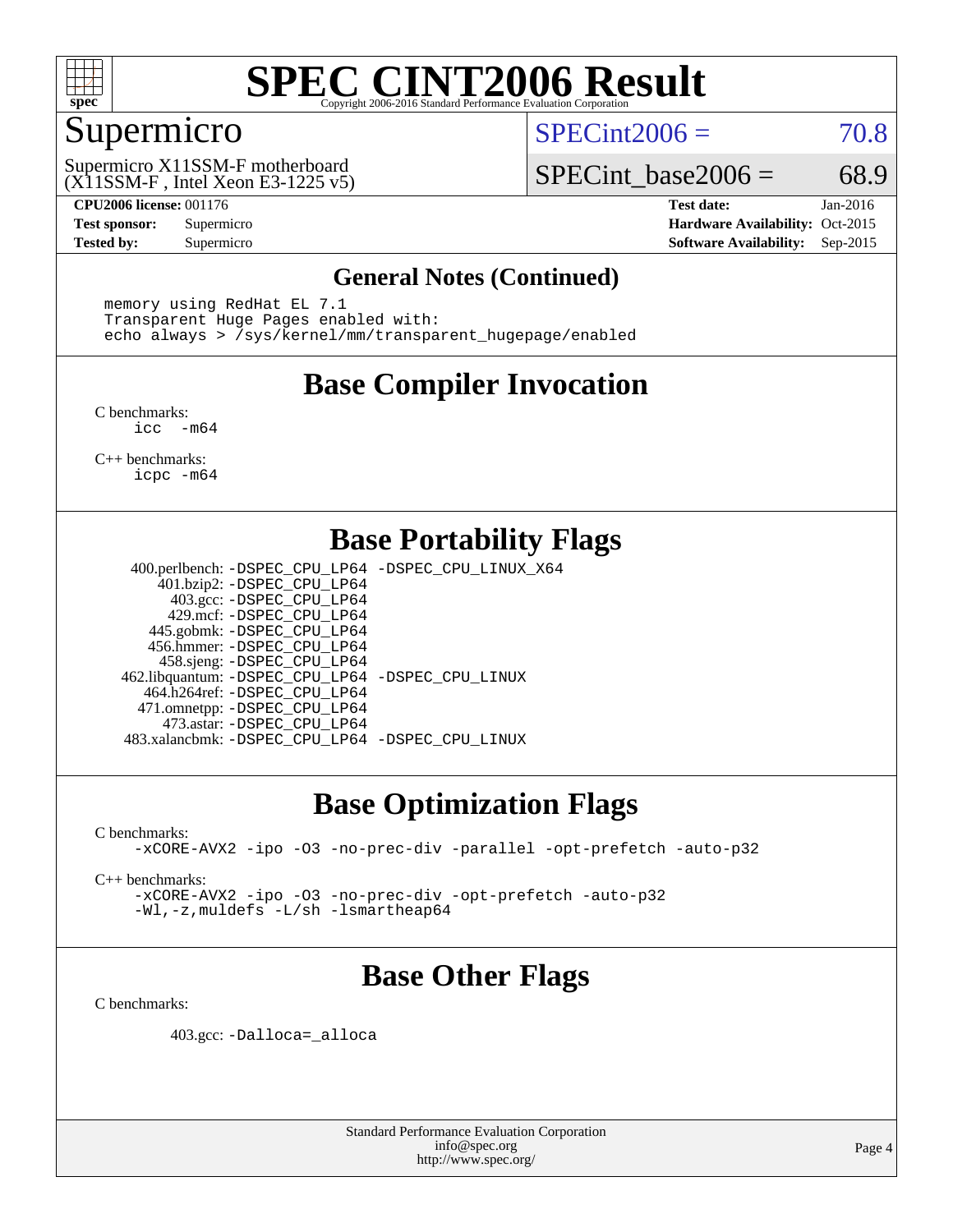

#### Supermicro

 $SPECint2006 = 70.8$  $SPECint2006 = 70.8$ 

(X11SSM-F , Intel Xeon E3-1225 v5) Supermicro X11SSM-F motherboard

SPECint base2006 =  $68.9$ 

**[CPU2006 license:](http://www.spec.org/auto/cpu2006/Docs/result-fields.html#CPU2006license)** 001176 **[Test date:](http://www.spec.org/auto/cpu2006/Docs/result-fields.html#Testdate)** Jan-2016 **[Test sponsor:](http://www.spec.org/auto/cpu2006/Docs/result-fields.html#Testsponsor)** Supermicro Supermicro **[Hardware Availability:](http://www.spec.org/auto/cpu2006/Docs/result-fields.html#HardwareAvailability)** Oct-2015 **[Tested by:](http://www.spec.org/auto/cpu2006/Docs/result-fields.html#Testedby)** Supermicro **Supermicro [Software Availability:](http://www.spec.org/auto/cpu2006/Docs/result-fields.html#SoftwareAvailability)** Sep-2015

## **[Peak Compiler Invocation](http://www.spec.org/auto/cpu2006/Docs/result-fields.html#PeakCompilerInvocation)**

[C benchmarks \(except as noted below\)](http://www.spec.org/auto/cpu2006/Docs/result-fields.html#Cbenchmarksexceptasnotedbelow): [icc -m64](http://www.spec.org/cpu2006/results/res2016q1/cpu2006-20160107-38628.flags.html#user_CCpeak_intel_icc_64bit_f346026e86af2a669e726fe758c88044)

400.perlbench: [icc -m32 -L/opt/intel/compilers\\_and\\_libraries\\_2016/linux/compiler/lib/ia32\\_lin](http://www.spec.org/cpu2006/results/res2016q1/cpu2006-20160107-38628.flags.html#user_peakCCLD400_perlbench_intel_icc_e10256ba5924b668798078a321b0cb3f)

445.gobmk: [icc -m32 -L/opt/intel/compilers\\_and\\_libraries\\_2016/linux/compiler/lib/ia32\\_lin](http://www.spec.org/cpu2006/results/res2016q1/cpu2006-20160107-38628.flags.html#user_peakCCLD445_gobmk_intel_icc_e10256ba5924b668798078a321b0cb3f)

[C++ benchmarks \(except as noted below\):](http://www.spec.org/auto/cpu2006/Docs/result-fields.html#CXXbenchmarksexceptasnotedbelow)

[icpc -m32 -L/opt/intel/compilers\\_and\\_libraries\\_2016/linux/compiler/lib/ia32\\_lin](http://www.spec.org/cpu2006/results/res2016q1/cpu2006-20160107-38628.flags.html#user_CXXpeak_intel_icpc_b4f50a394bdb4597aa5879c16bc3f5c5)

473.astar: [icpc -m64](http://www.spec.org/cpu2006/results/res2016q1/cpu2006-20160107-38628.flags.html#user_peakCXXLD473_astar_intel_icpc_64bit_fc66a5337ce925472a5c54ad6a0de310)

## **[Peak Portability Flags](http://www.spec.org/auto/cpu2006/Docs/result-fields.html#PeakPortabilityFlags)**

 400.perlbench: [-D\\_FILE\\_OFFSET\\_BITS=64](http://www.spec.org/cpu2006/results/res2016q1/cpu2006-20160107-38628.flags.html#user_peakPORTABILITY400_perlbench_file_offset_bits_64_438cf9856305ebd76870a2c6dc2689ab) [-DSPEC\\_CPU\\_LINUX\\_IA32](http://www.spec.org/cpu2006/results/res2016q1/cpu2006-20160107-38628.flags.html#b400.perlbench_peakCPORTABILITY_DSPEC_CPU_LINUX_IA32) 401.bzip2: [-DSPEC\\_CPU\\_LP64](http://www.spec.org/cpu2006/results/res2016q1/cpu2006-20160107-38628.flags.html#suite_peakPORTABILITY401_bzip2_DSPEC_CPU_LP64) 403.gcc: [-DSPEC\\_CPU\\_LP64](http://www.spec.org/cpu2006/results/res2016q1/cpu2006-20160107-38628.flags.html#suite_peakPORTABILITY403_gcc_DSPEC_CPU_LP64) 429.mcf: [-DSPEC\\_CPU\\_LP64](http://www.spec.org/cpu2006/results/res2016q1/cpu2006-20160107-38628.flags.html#suite_peakPORTABILITY429_mcf_DSPEC_CPU_LP64) 445.gobmk: [-D\\_FILE\\_OFFSET\\_BITS=64](http://www.spec.org/cpu2006/results/res2016q1/cpu2006-20160107-38628.flags.html#user_peakPORTABILITY445_gobmk_file_offset_bits_64_438cf9856305ebd76870a2c6dc2689ab) 456.hmmer: [-DSPEC\\_CPU\\_LP64](http://www.spec.org/cpu2006/results/res2016q1/cpu2006-20160107-38628.flags.html#suite_peakPORTABILITY456_hmmer_DSPEC_CPU_LP64) 458.sjeng: [-DSPEC\\_CPU\\_LP64](http://www.spec.org/cpu2006/results/res2016q1/cpu2006-20160107-38628.flags.html#suite_peakPORTABILITY458_sjeng_DSPEC_CPU_LP64) 462.libquantum: [-DSPEC\\_CPU\\_LP64](http://www.spec.org/cpu2006/results/res2016q1/cpu2006-20160107-38628.flags.html#suite_peakPORTABILITY462_libquantum_DSPEC_CPU_LP64) [-DSPEC\\_CPU\\_LINUX](http://www.spec.org/cpu2006/results/res2016q1/cpu2006-20160107-38628.flags.html#b462.libquantum_peakCPORTABILITY_DSPEC_CPU_LINUX) 464.h264ref: [-DSPEC\\_CPU\\_LP64](http://www.spec.org/cpu2006/results/res2016q1/cpu2006-20160107-38628.flags.html#suite_peakPORTABILITY464_h264ref_DSPEC_CPU_LP64) 471.omnetpp: [-D\\_FILE\\_OFFSET\\_BITS=64](http://www.spec.org/cpu2006/results/res2016q1/cpu2006-20160107-38628.flags.html#user_peakPORTABILITY471_omnetpp_file_offset_bits_64_438cf9856305ebd76870a2c6dc2689ab) 473.astar: [-DSPEC\\_CPU\\_LP64](http://www.spec.org/cpu2006/results/res2016q1/cpu2006-20160107-38628.flags.html#suite_peakPORTABILITY473_astar_DSPEC_CPU_LP64) 483.xalancbmk: [-D\\_FILE\\_OFFSET\\_BITS=64](http://www.spec.org/cpu2006/results/res2016q1/cpu2006-20160107-38628.flags.html#user_peakPORTABILITY483_xalancbmk_file_offset_bits_64_438cf9856305ebd76870a2c6dc2689ab) [-DSPEC\\_CPU\\_LINUX](http://www.spec.org/cpu2006/results/res2016q1/cpu2006-20160107-38628.flags.html#b483.xalancbmk_peakCXXPORTABILITY_DSPEC_CPU_LINUX)

## **[Peak Optimization Flags](http://www.spec.org/auto/cpu2006/Docs/result-fields.html#PeakOptimizationFlags)**

[C benchmarks](http://www.spec.org/auto/cpu2006/Docs/result-fields.html#Cbenchmarks):

```
 400.perlbench: -xCORE-AVX2(pass 2) -prof-gen:threadsafe(pass 1)
-no-prec-div(pass 2)-par-num-threads=1(pass 1) -prof-use(pass 2) -opt-prefetch
-ansi-alias
```
 401.bzip2: [-xCORE-AVX2](http://www.spec.org/cpu2006/results/res2016q1/cpu2006-20160107-38628.flags.html#user_peakPASS2_CFLAGSPASS2_LDCFLAGS401_bzip2_f-xAVX2_5f5fc0cbe2c9f62c816d3e45806c70d7)(pass 2) [-prof-gen:threadsafe](http://www.spec.org/cpu2006/results/res2016q1/cpu2006-20160107-38628.flags.html#user_peakPASS1_CFLAGSPASS1_LDCFLAGS401_bzip2_prof_gen_21a26eb79f378b550acd7bec9fe4467a)(pass 1)  $-i\text{po}(pass 2) -03(pass 2) -no-prec-div$  $-i\text{po}(pass 2) -03(pass 2) -no-prec-div$ [-par-num-threads=1](http://www.spec.org/cpu2006/results/res2016q1/cpu2006-20160107-38628.flags.html#user_peakPASS1_CFLAGSPASS1_LDCFLAGS401_bzip2_par_num_threads_786a6ff141b4e9e90432e998842df6c2)(pass 1) [-prof-use](http://www.spec.org/cpu2006/results/res2016q1/cpu2006-20160107-38628.flags.html#user_peakPASS2_CFLAGSPASS2_LDCFLAGS401_bzip2_prof_use_bccf7792157ff70d64e32fe3e1250b55)(pass 2) [-auto-ilp32](http://www.spec.org/cpu2006/results/res2016q1/cpu2006-20160107-38628.flags.html#user_peakCOPTIMIZE401_bzip2_f-auto-ilp32) [-opt-prefetch](http://www.spec.org/cpu2006/results/res2016q1/cpu2006-20160107-38628.flags.html#user_peakCOPTIMIZE401_bzip2_f-opt-prefetch) [-ansi-alias](http://www.spec.org/cpu2006/results/res2016q1/cpu2006-20160107-38628.flags.html#user_peakCOPTIMIZE401_bzip2_f-ansi-alias)

 403.gcc: [-xCORE-AVX2](http://www.spec.org/cpu2006/results/res2016q1/cpu2006-20160107-38628.flags.html#user_peakCOPTIMIZE403_gcc_f-xAVX2_5f5fc0cbe2c9f62c816d3e45806c70d7) [-ipo](http://www.spec.org/cpu2006/results/res2016q1/cpu2006-20160107-38628.flags.html#user_peakCOPTIMIZE403_gcc_f-ipo) [-O3](http://www.spec.org/cpu2006/results/res2016q1/cpu2006-20160107-38628.flags.html#user_peakCOPTIMIZE403_gcc_f-O3) [-no-prec-div](http://www.spec.org/cpu2006/results/res2016q1/cpu2006-20160107-38628.flags.html#user_peakCOPTIMIZE403_gcc_f-no-prec-div) [-inline-calloc](http://www.spec.org/cpu2006/results/res2016q1/cpu2006-20160107-38628.flags.html#user_peakCOPTIMIZE403_gcc_f-inline-calloc) [-opt-malloc-options=3](http://www.spec.org/cpu2006/results/res2016q1/cpu2006-20160107-38628.flags.html#user_peakCOPTIMIZE403_gcc_f-opt-malloc-options_13ab9b803cf986b4ee62f0a5998c2238) [-auto-ilp32](http://www.spec.org/cpu2006/results/res2016q1/cpu2006-20160107-38628.flags.html#user_peakCOPTIMIZE403_gcc_f-auto-ilp32)

 429.mcf: [-xCORE-AVX2](http://www.spec.org/cpu2006/results/res2016q1/cpu2006-20160107-38628.flags.html#user_peakCOPTIMIZE429_mcf_f-xAVX2_5f5fc0cbe2c9f62c816d3e45806c70d7) [-ipo](http://www.spec.org/cpu2006/results/res2016q1/cpu2006-20160107-38628.flags.html#user_peakCOPTIMIZE429_mcf_f-ipo) [-O3](http://www.spec.org/cpu2006/results/res2016q1/cpu2006-20160107-38628.flags.html#user_peakCOPTIMIZE429_mcf_f-O3) [-no-prec-div](http://www.spec.org/cpu2006/results/res2016q1/cpu2006-20160107-38628.flags.html#user_peakCOPTIMIZE429_mcf_f-no-prec-div) [-parallel](http://www.spec.org/cpu2006/results/res2016q1/cpu2006-20160107-38628.flags.html#user_peakCOPTIMIZE429_mcf_f-parallel) [-opt-prefetch](http://www.spec.org/cpu2006/results/res2016q1/cpu2006-20160107-38628.flags.html#user_peakCOPTIMIZE429_mcf_f-opt-prefetch) [-auto-p32](http://www.spec.org/cpu2006/results/res2016q1/cpu2006-20160107-38628.flags.html#user_peakCOPTIMIZE429_mcf_f-auto-p32)

Continued on next page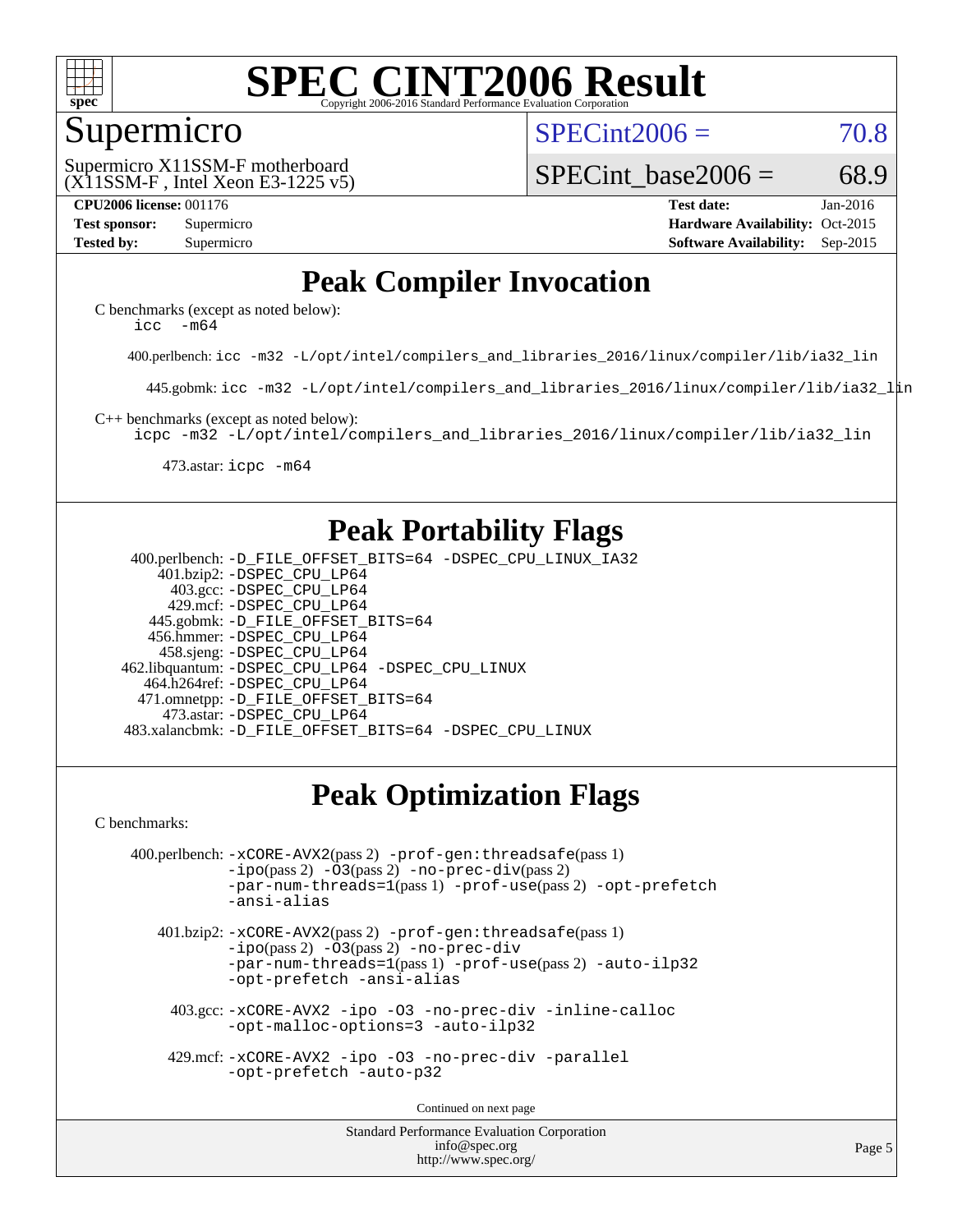

## Supermicro

 $SPECint2006 = 70.8$  $SPECint2006 = 70.8$ 

(X11SSM-F , Intel Xeon E3-1225 v5) Supermicro X11SSM-F motherboard

SPECint base2006 =  $68.9$ 

| <b>Test sponsor:</b> | Supermicro |
|----------------------|------------|
| <b>Tested by:</b>    | Supermicro |

**[CPU2006 license:](http://www.spec.org/auto/cpu2006/Docs/result-fields.html#CPU2006license)** 001176 **[Test date:](http://www.spec.org/auto/cpu2006/Docs/result-fields.html#Testdate)** Jan-2016 **[Hardware Availability:](http://www.spec.org/auto/cpu2006/Docs/result-fields.html#HardwareAvailability)** Oct-2015 **[Software Availability:](http://www.spec.org/auto/cpu2006/Docs/result-fields.html#SoftwareAvailability)** Sep-2015

## **[Peak Optimization Flags \(Continued\)](http://www.spec.org/auto/cpu2006/Docs/result-fields.html#PeakOptimizationFlags)**

 445.gobmk: [-xCORE-AVX2](http://www.spec.org/cpu2006/results/res2016q1/cpu2006-20160107-38628.flags.html#user_peakPASS2_CFLAGSPASS2_LDCFLAGS445_gobmk_f-xAVX2_5f5fc0cbe2c9f62c816d3e45806c70d7)(pass 2) [-prof-gen:threadsafe](http://www.spec.org/cpu2006/results/res2016q1/cpu2006-20160107-38628.flags.html#user_peakPASS1_CFLAGSPASS1_LDCFLAGS445_gobmk_prof_gen_21a26eb79f378b550acd7bec9fe4467a)(pass 1) [-prof-use](http://www.spec.org/cpu2006/results/res2016q1/cpu2006-20160107-38628.flags.html#user_peakPASS2_CFLAGSPASS2_LDCFLAGS445_gobmk_prof_use_bccf7792157ff70d64e32fe3e1250b55)(pass 2) [-par-num-threads=1](http://www.spec.org/cpu2006/results/res2016q1/cpu2006-20160107-38628.flags.html#user_peakPASS1_CFLAGSPASS1_LDCFLAGS445_gobmk_par_num_threads_786a6ff141b4e9e90432e998842df6c2)(pass 1) [-ansi-alias](http://www.spec.org/cpu2006/results/res2016q1/cpu2006-20160107-38628.flags.html#user_peakCOPTIMIZE445_gobmk_f-ansi-alias)

456.hmmer: basepeak = yes

 458.sjeng: [-xCORE-AVX2](http://www.spec.org/cpu2006/results/res2016q1/cpu2006-20160107-38628.flags.html#user_peakPASS2_CFLAGSPASS2_LDCFLAGS458_sjeng_f-xAVX2_5f5fc0cbe2c9f62c816d3e45806c70d7)(pass 2) [-prof-gen:threadsafe](http://www.spec.org/cpu2006/results/res2016q1/cpu2006-20160107-38628.flags.html#user_peakPASS1_CFLAGSPASS1_LDCFLAGS458_sjeng_prof_gen_21a26eb79f378b550acd7bec9fe4467a)(pass 1)  $-ipo(pass 2) -\overline{O3(pass 2)}$  $-ipo(pass 2) -\overline{O3(pass 2)}$  [-no-prec-div](http://www.spec.org/cpu2006/results/res2016q1/cpu2006-20160107-38628.flags.html#user_peakPASS2_CFLAGSPASS2_LDCFLAGS458_sjeng_f-no-prec-div)(pass 2) [-par-num-threads=1](http://www.spec.org/cpu2006/results/res2016q1/cpu2006-20160107-38628.flags.html#user_peakPASS1_CFLAGSPASS1_LDCFLAGS458_sjeng_par_num_threads_786a6ff141b4e9e90432e998842df6c2)(pass 1) [-prof-use](http://www.spec.org/cpu2006/results/res2016q1/cpu2006-20160107-38628.flags.html#user_peakPASS2_CFLAGSPASS2_LDCFLAGS458_sjeng_prof_use_bccf7792157ff70d64e32fe3e1250b55)(pass 2) [-unroll4](http://www.spec.org/cpu2006/results/res2016q1/cpu2006-20160107-38628.flags.html#user_peakCOPTIMIZE458_sjeng_f-unroll_4e5e4ed65b7fd20bdcd365bec371b81f)

 $462$ .libquantum: basepeak = yes

 $464.h264$ ref: basepeak = yes

[C++ benchmarks:](http://www.spec.org/auto/cpu2006/Docs/result-fields.html#CXXbenchmarks)

```
 471.omnetpp: -xCORE-AVX2(pass 2) -prof-gen:threadsafe(pass 1)
-i\text{po}(pass 2) -03(pass 2) -no-prec-div(pass 2)-par-num-threads=1(pass 1) -prof-use(pass 2)
-opt-ra-region-strategy=block -ansi-alias
-Wl,-z,muldefs -L/sh -lsmartheap
```
 473.astar: [-xCORE-AVX2](http://www.spec.org/cpu2006/results/res2016q1/cpu2006-20160107-38628.flags.html#user_peakCXXOPTIMIZE473_astar_f-xAVX2_5f5fc0cbe2c9f62c816d3e45806c70d7) [-ipo](http://www.spec.org/cpu2006/results/res2016q1/cpu2006-20160107-38628.flags.html#user_peakCXXOPTIMIZE473_astar_f-ipo) [-O3](http://www.spec.org/cpu2006/results/res2016q1/cpu2006-20160107-38628.flags.html#user_peakCXXOPTIMIZE473_astar_f-O3) [-no-prec-div](http://www.spec.org/cpu2006/results/res2016q1/cpu2006-20160107-38628.flags.html#user_peakCXXOPTIMIZE473_astar_f-no-prec-div) [-opt-prefetch](http://www.spec.org/cpu2006/results/res2016q1/cpu2006-20160107-38628.flags.html#user_peakCXXOPTIMIZE473_astar_f-opt-prefetch) [-auto-p32](http://www.spec.org/cpu2006/results/res2016q1/cpu2006-20160107-38628.flags.html#user_peakCXXOPTIMIZE473_astar_f-auto-p32) [-Wl,-z,muldefs](http://www.spec.org/cpu2006/results/res2016q1/cpu2006-20160107-38628.flags.html#user_peakEXTRA_LDFLAGS473_astar_link_force_multiple1_74079c344b956b9658436fd1b6dd3a8a) [-L/sh -lsmartheap64](http://www.spec.org/cpu2006/results/res2016q1/cpu2006-20160107-38628.flags.html#user_peakEXTRA_LIBS473_astar_SmartHeap64_ed4ef857ce90951921efb0d91eb88472)

 483.xalancbmk: [-xCORE-AVX2](http://www.spec.org/cpu2006/results/res2016q1/cpu2006-20160107-38628.flags.html#user_peakCXXOPTIMIZE483_xalancbmk_f-xAVX2_5f5fc0cbe2c9f62c816d3e45806c70d7) [-ipo](http://www.spec.org/cpu2006/results/res2016q1/cpu2006-20160107-38628.flags.html#user_peakCXXOPTIMIZE483_xalancbmk_f-ipo) [-O3](http://www.spec.org/cpu2006/results/res2016q1/cpu2006-20160107-38628.flags.html#user_peakCXXOPTIMIZE483_xalancbmk_f-O3) [-no-prec-div](http://www.spec.org/cpu2006/results/res2016q1/cpu2006-20160107-38628.flags.html#user_peakCXXOPTIMIZE483_xalancbmk_f-no-prec-div) [-opt-prefetch](http://www.spec.org/cpu2006/results/res2016q1/cpu2006-20160107-38628.flags.html#user_peakCXXOPTIMIZE483_xalancbmk_f-opt-prefetch) [-ansi-alias](http://www.spec.org/cpu2006/results/res2016q1/cpu2006-20160107-38628.flags.html#user_peakCXXOPTIMIZE483_xalancbmk_f-ansi-alias) [-Wl,-z,muldefs](http://www.spec.org/cpu2006/results/res2016q1/cpu2006-20160107-38628.flags.html#user_peakEXTRA_LDFLAGS483_xalancbmk_link_force_multiple1_74079c344b956b9658436fd1b6dd3a8a) [-L/sh -lsmartheap](http://www.spec.org/cpu2006/results/res2016q1/cpu2006-20160107-38628.flags.html#user_peakEXTRA_LIBS483_xalancbmk_SmartHeap_32f6c82aa1ed9c52345d30cf6e4a0499)

#### **[Peak Other Flags](http://www.spec.org/auto/cpu2006/Docs/result-fields.html#PeakOtherFlags)**

[C benchmarks](http://www.spec.org/auto/cpu2006/Docs/result-fields.html#Cbenchmarks):

403.gcc: [-Dalloca=\\_alloca](http://www.spec.org/cpu2006/results/res2016q1/cpu2006-20160107-38628.flags.html#b403.gcc_peakEXTRA_CFLAGS_Dalloca_be3056838c12de2578596ca5467af7f3)

The flags files that were used to format this result can be browsed at <http://www.spec.org/cpu2006/flags/Intel-ic16.0-official-linux64.html>

<http://www.spec.org/cpu2006/flags/Supermicro-Platform-Settings-V1.2-revH.html>

You can also download the XML flags sources by saving the following links: <http://www.spec.org/cpu2006/flags/Intel-ic16.0-official-linux64.xml> <http://www.spec.org/cpu2006/flags/Supermicro-Platform-Settings-V1.2-revH.xml>